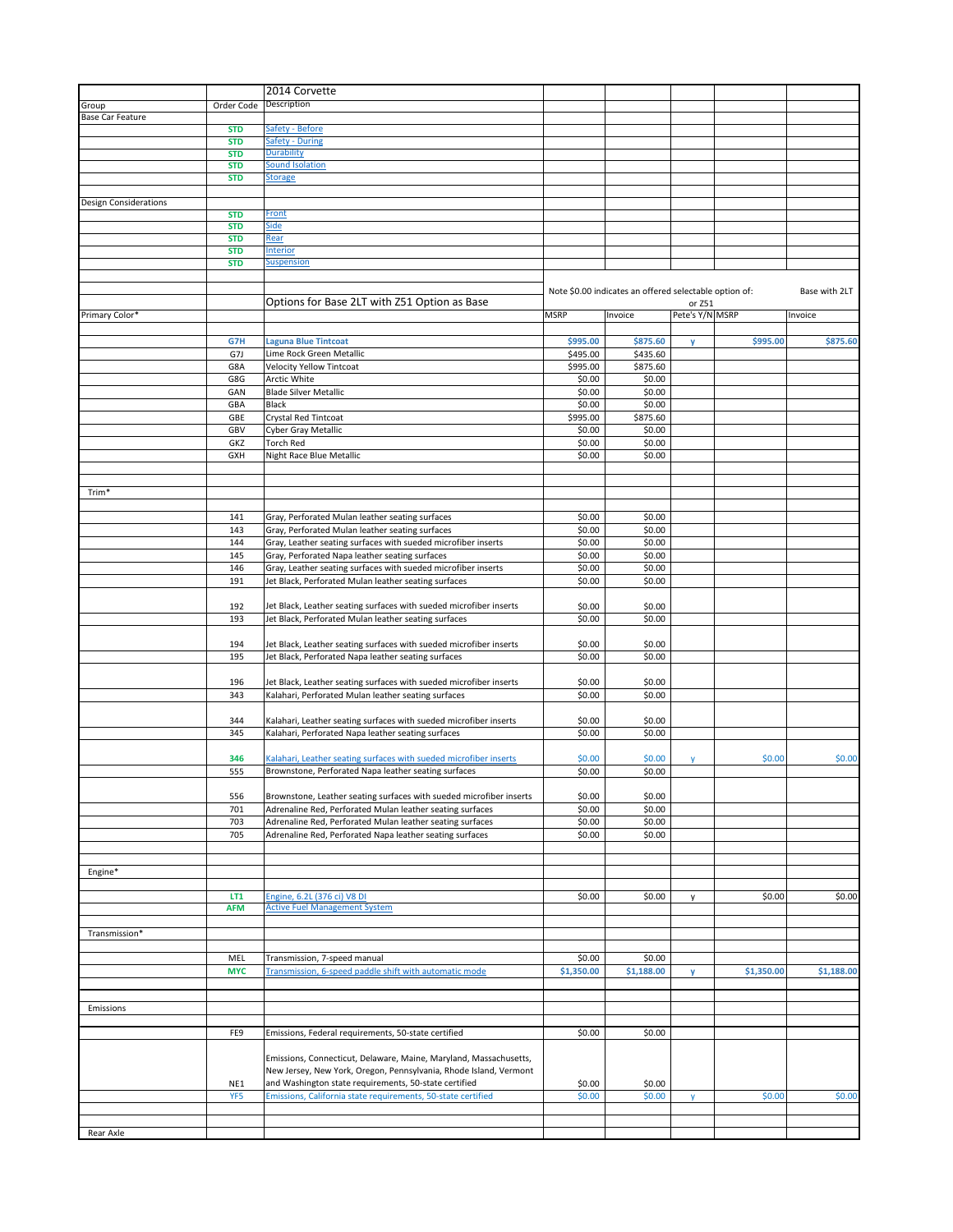|                           | GU <sub>2</sub>  | Rear axle, 2.73 ratio, limited-slip, performance                     | \$0.00     | \$0.00     | $\mathsf{v}$ | \$0.00     | \$0.00     |
|---------------------------|------------------|----------------------------------------------------------------------|------------|------------|--------------|------------|------------|
|                           | GU <sub>6</sub>  | Rear axle, 3.42 ratio, limited slip                                  | \$0.00     | \$0.00     |              |            |            |
|                           |                  |                                                                      |            |            |              |            |            |
|                           |                  |                                                                      |            |            |              |            |            |
| Suspension                |                  |                                                                      |            |            |              |            |            |
|                           |                  |                                                                      |            |            |              |            |            |
|                           | FE3              | Suspension, Z51 performance                                          | \$0.00     | \$0.00     |              |            |            |
|                           | FE4              | <b>Magnetic Selective Ride Control</b>                               | \$1,795.00 | \$1,579.60 | y            | \$1,795.00 | \$1,579.60 |
|                           |                  |                                                                      |            |            |              |            |            |
|                           |                  |                                                                      |            |            |              |            |            |
| Tires                     |                  |                                                                      |            |            |              |            |            |
|                           |                  |                                                                      |            |            |              |            |            |
|                           |                  | Tires, P245/35ZR19 front and P285/30ZR20 rear, performance, run      |            |            |              |            |            |
|                           | <b>XFJ</b>       | flat                                                                 | \$0.00     | \$0.00     | y            | \$0.00     | \$0.00     |
|                           |                  |                                                                      |            |            |              |            |            |
|                           |                  |                                                                      |            |            |              |            |            |
|                           |                  |                                                                      |            |            |              |            |            |
| Wheels                    |                  |                                                                      |            |            |              |            |            |
|                           |                  |                                                                      |            |            |              |            |            |
|                           | Q7E              | Wheels, chrome aluminum                                              | \$1,995.00 | \$1,755.60 |              |            |            |
|                           | Q7S              | Wheels, 5-split spoke, Silver-painted aluminum                       | \$0.00     | \$0.00     |              |            |            |
|                           | Q7T              | Wheels, Black aluminum                                               | \$495.00   | \$435.60   | v            | \$495.00   | \$435.60   |
|                           |                  |                                                                      |            |            |              |            |            |
|                           |                  |                                                                      |            |            |              |            |            |
| <b>Additional Options</b> |                  |                                                                      |            |            |              |            |            |
|                           |                  |                                                                      |            |            |              |            |            |
| CALIPER COLOR             |                  |                                                                      |            |            |              |            |            |
|                           |                  |                                                                      |            |            |              |            |            |
|                           | J6A              | <b>Calipers, Black-painted</b>                                       | \$0.00     | \$0.00     | <b>y</b>     | \$0.00     | \$0.00     |
|                           | J6E              | Calipers, Yellow-painted                                             | \$595.00   | \$523.60   |              |            |            |
|                           | J6F              | Calipers, Red-painted                                                | \$595.00   | \$523.60   |              |            |            |
|                           |                  |                                                                      |            |            |              |            |            |
| DECAL PACKAGE             |                  |                                                                      |            |            |              |            |            |
|                           |                  |                                                                      |            |            |              |            |            |
|                           | DTH              | Carbon Flash Full Length Dual Racing Stripe Package                  | \$950.00   | \$836.00   |              |            |            |
|                           | <b>DTN</b>       | Cyber Gray Full Length Dual Racing Stripe Package                    | \$950.00   | \$836.00   |              |            |            |
|                           | <b>DTP</b>       | Blade Silver Full Length Dual Racing Stripe Package                  | \$950.00   | \$836.00   |              |            |            |
|                           | <b>DTQ</b>       | Inferno Orange Full Length Dual Racing Stripe Package                | \$950.00   | \$836.00   |              |            |            |
|                           |                  |                                                                      |            |            |              |            |            |
|                           | <b>DTR</b>       | Crystal Red Full Length Dual Racing Stripe Package                   | \$950.00   | \$836.00   |              |            |            |
|                           | <b>DTW</b>       | Carbon Flash Hood Stinger Stripe                                     | \$500.00   | \$440.00   |              |            |            |
|                           | <b>DTZ</b>       | Cyber Gray Hood Stinger Stripe                                       | \$500.00   | \$440.00   |              |            |            |
|                           |                  |                                                                      |            |            |              |            |            |
| MIRROR O/S                |                  |                                                                      |            |            |              |            |            |
|                           |                  |                                                                      |            |            |              |            |            |
|                           | D <sub>D</sub> O | Mirrors, outside heated power-adjustable                             | \$0.00     | \$0.00     |              |            |            |
|                           | DL8              | Mirrors, outside heated power-adjustable, body-color                 | \$0.00     | \$0.00     | y            | \$0.00     | \$0.00     |
|                           |                  |                                                                      |            |            |              |            |            |
| <b>ROOF</b>               |                  |                                                                      |            |            |              |            |            |
|                           |                  |                                                                      |            |            |              |            |            |
|                           | C <sub>2</sub> M | Carbon Fiber Dual Roof Package                                       | \$2,995.00 | \$2,635.60 |              |            |            |
|                           | C2Q              | Body-Color Dual Roof Package                                         | \$1,995.00 | \$1,755.60 |              |            |            |
|                           |                  |                                                                      |            |            |              |            |            |
|                           | C <sub>2</sub> Z | Roof panel, visible carbon fiber with body-color surround, removable | \$1,995.00 | \$1,755.60 |              |            |            |
|                           | CC <sub>3</sub>  | Roof panel, 1-piece transparent, removable                           | \$995.00   | \$875.60   |              | \$995.00   | \$875.60   |
|                           |                  |                                                                      |            |            | y            |            |            |
|                           | <b>CFA</b>       | Roof panel, carbon fiber, painted body-color, removable              | \$0.00     | \$0.00     |              |            |            |
|                           |                  |                                                                      |            |            |              |            |            |
| Other                     |                  |                                                                      |            |            |              |            |            |
|                           |                  |                                                                      |            |            |              |            |            |
|                           | 5YN              | LPO, Chrome interior trim badge                                      | \$105.00   | \$92.40    |              |            |            |
|                           |                  | LPO, Torque directional chrome aluminum 19" (48.3 cm) front and 20"  |            |            |              |            |            |
|                           | 5YU              | (50.8 cm) rear wheels                                                | W/A        | W/A        |              |            |            |
|                           |                  | Memory Package, recalls 2 driver "presets" for 8-way power seat,     |            |            |              |            |            |
|                           | AAB              | outside mirrors and tilt/telescoping steering column                 | \$0.00     | \$0.00     | y            | \$0.00     | \$0.00     |
|                           | AE4              | Seats, Competition Sport bucket                                      | \$1,995.00 | \$1,755.60 |              |            |            |
|                           | AG <sub>2</sub>  | Seat adjusters, driver and passenger 8-way                           | \$0.00     | \$0.00     | <b>y</b>     | \$0.00     | \$0.00     |
|                           | <b>AJK</b>       | Seat adjusters, power bolster and power lumbar                       | \$0.00     | \$0.00     | y            | \$0.00     | \$0.00     |
|                           | AP9              | Cargo net                                                            | \$0.00     | \$0.00     | y            | \$0.00     | \$0.00     |
|                           | AQ9              | Seats, GT bucket                                                     | \$0.00     | \$0.00     | y            | \$0.00     | \$0.00     |
|                           | <b>B4Z</b>       | <b>Performance Traction Management</b>                               | \$0.00     | \$0.00     | y            | \$0.00     | \$0.00     |
|                           | <b>BTV</b>       | Remote vehicle starter system                                        | \$0.00     | \$0.00     | $\mathsf{v}$ | \$0.00     | \$0.00     |
|                           | BV4              | Plaque, personalized, custom-made with your name and VIN             | \$200.00   | \$176.00   |              |            |            |
|                           |                  |                                                                      |            |            |              |            |            |
|                           | <b>CFX</b>       | Plaque, personalized with Corvette Museum logo, your name and VIN    | \$0.00     | \$0.00     |              | \$0.00     | \$0.00     |
|                           | D30              |                                                                      | \$590.00   | \$519.20   | y            |            |            |
|                           |                  | <b>Color Combination Override</b>                                    |            |            |              |            |            |
|                           | D42              | Luggage shade                                                        | \$0.00     | \$0.00     | y            | \$0.00     | \$0.00     |
|                           | ERI              | <b>Battery Protection Package</b>                                    | \$100.00   | \$88.00    | y            | \$100.00   | \$88.00    |
|                           | FAY              | Trim, interior, carbon fiber, instrument panel                       | \$995.00   | \$875.60   |              |            |            |
|                           | G96              | Differential, electronic limited slip, rear                          | \$0.00     | \$0.00     | y            | \$0.00     | \$0.00     |
|                           | IWE              | Sueded Microfiber-Wrapped Upper Interior Trim Package                | \$995.00   | \$875.60   | ?            |            |            |
|                           | <b>J55</b>       | Brakes, performance 4-wheel antilock, 4-wheel disc                   | \$0.00     | \$0.00     | y            | \$0.00     | \$0.00     |
|                           | <b>KNR</b>       | Cooler, rear differential                                            | \$0.00     | \$0.00     | y            | \$0.00     | \$0.00     |
|                           | KQV              | Seats, heated and vented driver and passenger                        | \$0.00     | \$0.00     | y            | \$0.00     | \$0.00     |
|                           | N26              | Steering wheel, 3-spoke, sueded microfiber-wrapped                   | \$0.00     | \$0.00     |              |            |            |
|                           | <b>N38</b>       | Steering column, power tilt and telescopic                           | \$0.00     | \$0.00     | <b>y</b>     | \$0.00     | \$0.00     |